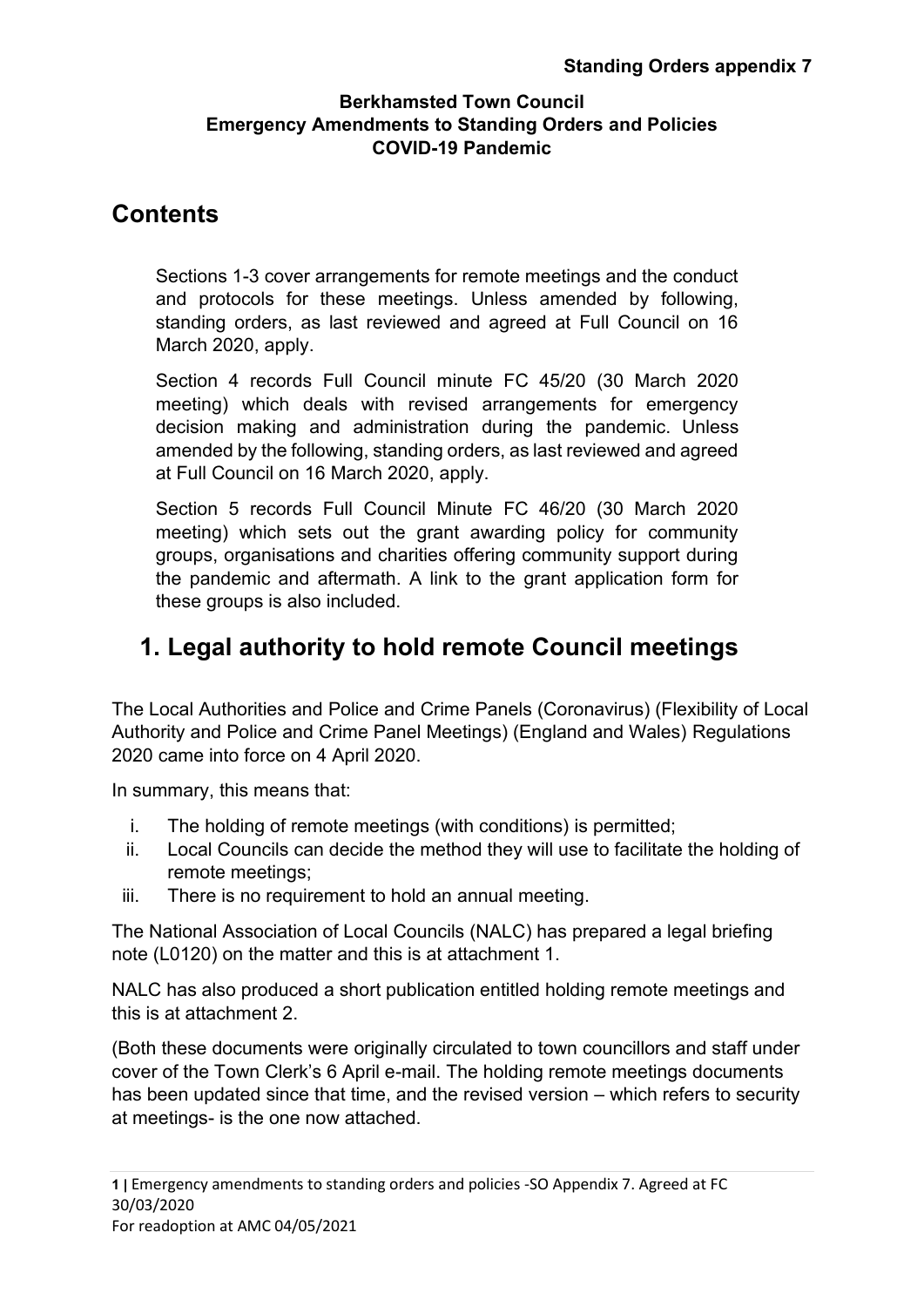# **2. Arrangements for meetings and attending meetings**

Arrangements for issuing the notice, summons and agenda for the meeting are unchanged. The agenda will be posted on the website although it is no longer necessary to place agenda during this interim period on notice boards. There is still a requirement to meet the necessary quorum and to submit apologies for absence. Members of the public can attend as can members of the press. Standing orders relating to chairing the meeting, voting, conduct of debate still apply. Minutes will be issued in the normal way.

Councillors, officers and members of the public (including the press) can no longer attend physical meetings. Until notified otherwise by HM Government meetings will be conducted via a remote videoing conference (currently Zoom).

In view of the current restrictions in place due to the Covid-19 pandemic members of the public will not have the opportunity to attend a physical meeting. In addition to the agenda, councillors will also receive an e-mail invitation to join the meeting via Zoom. Members of the public can also attend and, if they wish, speak for two minutes under the public participation session. As with a physical meeting, they will be asked to leave should any matters of a confidential nature be discussed, in accordance with Section 1 of the Public Bodies (Admission to Meetings) Act 1960.

Each meeting will have a unique number and password and these log-in details will be made available to councillors on the day of the meeting. Anyone wishing to speak at this meeting should contact the Town Clerk or Deputy Town Clerk. Residents can also e-mail comments which will be forwarded to councillors. Contact details are as follows:

For Town Planning Committee meetings contact: [deputyclerk@berkhamstedtowncouncil.gov.uk;](mailto:deputyclerk@berkhamstedtowncouncil.gov.uk)

Tel: 01442 800146

For Full Council and other committee meetings: [townclerk@berkhamstedtowncouncil.gov.uk;](mailto:townclerk@berkhamstedtowncouncil.gov.uk)

#### Tel: 01442 800152

Members of the public wishing to speak or comment will be asked to confirm their name, their address in Berkhamsted and details of any items on the agenda that they may wish to speak about. The cut off point for requests to speak is 12 noon on the day of the meeting. Members of the press wishing to attend will be asked for their contact details and e-mail address.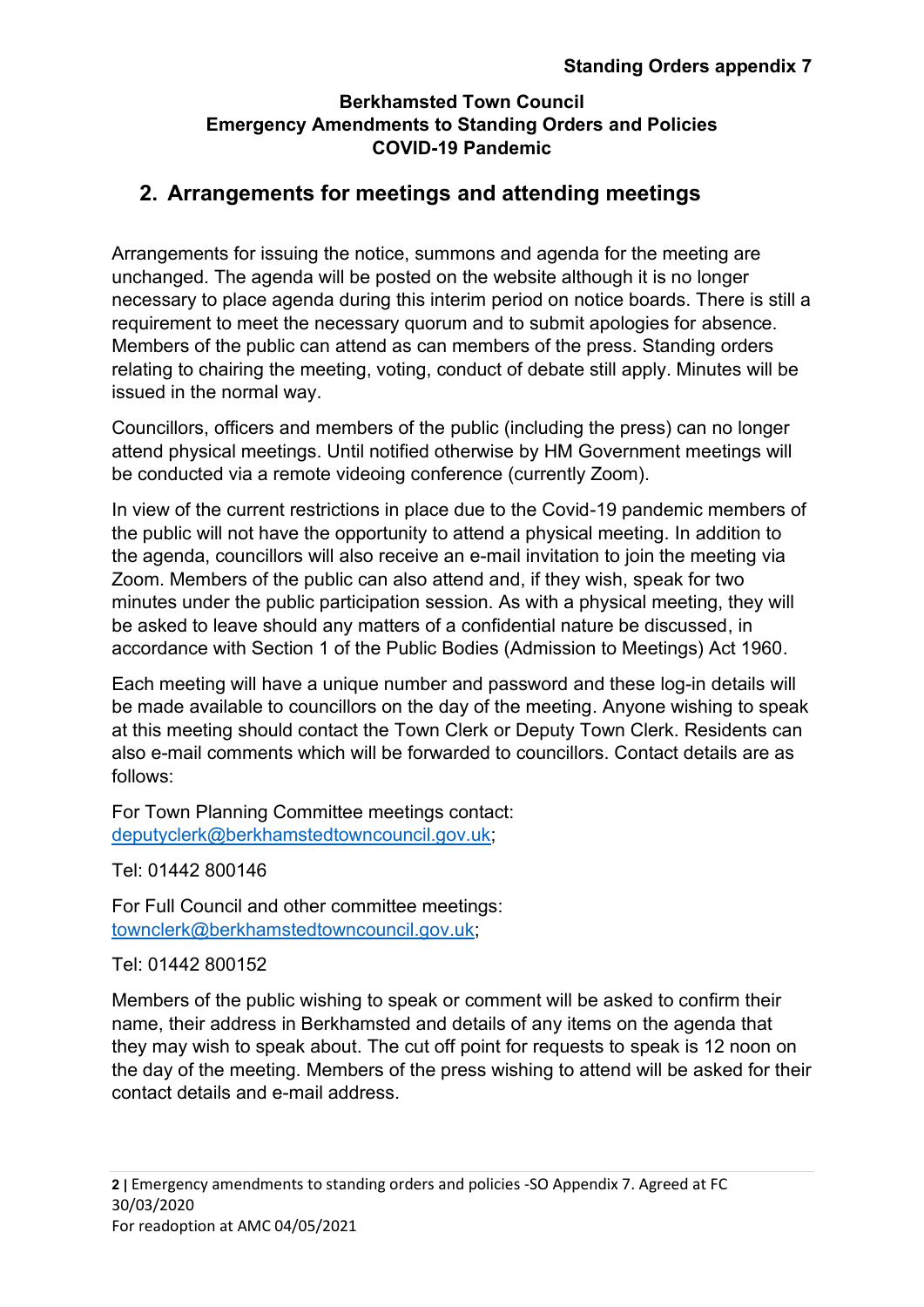#### *3.1 Logging in and co-hosts*

The officer acting as host should log in 15 minutes before the start of the meeting with the co-host and councillors logging in ten minutes prior to the meeting start time to allow for a prompt start. To facilitate the smooth running of a meeting and to allow for the officer to take accurate minutes, whenever possible there should always be a meeting co-host to help in the operation of the software controls. For example, admitting attendees (including any members of the press or public), muting and unmuting as required. The Clerk and Deputy Clerk will co-host for each other as required.

#### *3.2 Starting the meeting and introducing guest speakers/members of the public*

The Chair should introduce the meeting as a formal meeting of the council as they would at a physical meeting. Members of the press and public, including any guest speakers, should be kept in the Zoom 'waiting room' until the meeting has commenced. They will be sent a private chat message by the co-host to acknowledge their presence and to advise that they will be granted access once the meeting commences. As with physical meetings, members of the public will be given the opportunity to speak during public participation, but will not be permitted, unless invited to do so by the Chair, to speak at other times.

#### *1.3 Attendance sheets*

Councillors are unable to sign these sheets at virtual meetings. The officer running the meeting will complete a sheet reflecting attendees, apologies for absence and absence. The officer completing the sheet will sign and date it. This will then be placed in the folder of signed attendance sheets at the earliest opportunity.

#### *1.4 Signing minutes*

The approval of minutes of previous meetings will proceed as normal. Once the minutes have been approved as a correct record the Chair is then able to sign then as such. If a paper copy is not available at the remote meeting, the Chair will sign them physically at the earliest opportunity following which they will be placed, at the earliest opportunity, in the signed minute folder.

# *1.5 Declarations of interest*

Declarations of interest are made in the usual way. A councillor that has declared a prejudicial interest or disclosable pecuniary interest, as set out in the Town Councils Code of Conduct (Part 2 – Members' Interests), that requires them to leave the meeting, will be placed in the waiting room during discussion of the relevant agenda item. On conclusion of the item for which the declaration is made the councillor will be allowed to return to the meeting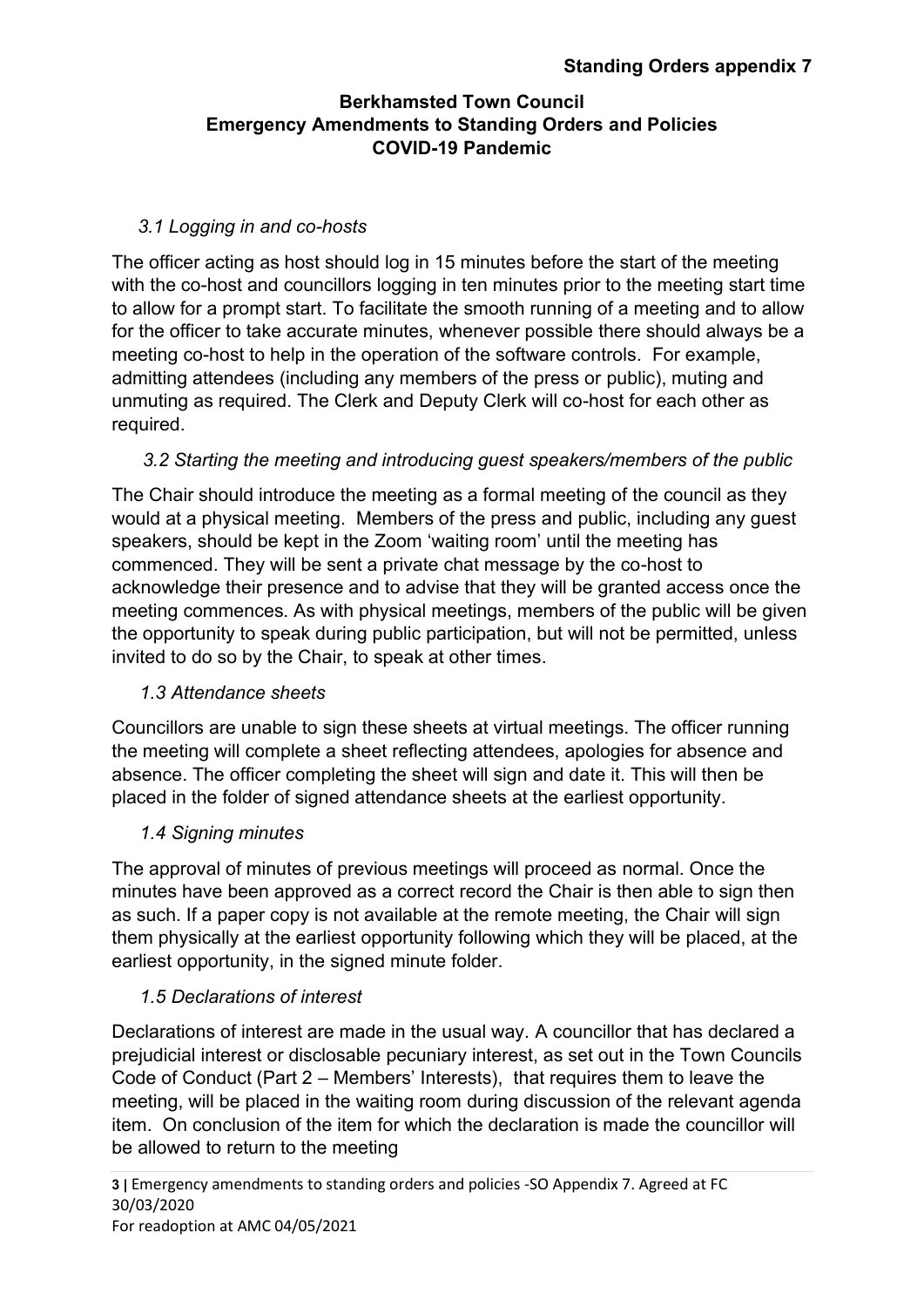### *1.6 Speaking and voting*

Attendees wishing to speak should raise their (physical) hand until the Chair confirms it is their turn. Members, (including the public) should mute their device if possible when they are not speaking to limit attendees speaking over each other.

If a counted vote is required on an item, then members should keep their hand raised until the officer verifies that all votes have been recorded.

#### *1.7 Exclusion of press and public*

As with physical meetings press and public must leave if the items that follow fall within the scope of Section 1 of the Public Bodies (Admission to Meetings) Act 1960. This requires members of the public and press be excluded for the remainder of the meeting, because it is likely that publicity would prejudice the public interest by reason of the confidential nature of the business or for other special reasons stated in the resolution, arising from the nature of the business or proceedings. Additionally, recording the proceedings is required to stop so doing so once a resolution to exclude members of the press and public has been made.

# **3. Changes to administration and decision making during the emergency as agreed at Full council on 30 March 2020**

*4.1 Minute FC 45/20 is set out below:* 

# **CORONAVIRUS**

#### **FC 45/20 Arrangements for meetings and Town Council administration and decision making during the COVID-19/Coronavirus Emergency**

The arrangements were discussed thoroughly**.** It was then **RESOLVED** that for the period during which emergency measures are in place to limit the impact of the Coronavirus pandemic, the following procedures are to be implemented:

- (i) A de minimis approach will be taken in the preparation of the agenda for Full Council, Standing Committees and Working Parties (if meetings go ahead);
- (ii) Such meeting will be conducted via e-mail or through remote meeting technology. It was noted that the anticipated

**4 |** Emergency amendments to standing orders and policies -SO Appendix 7. Agreed at FC 30/03/2020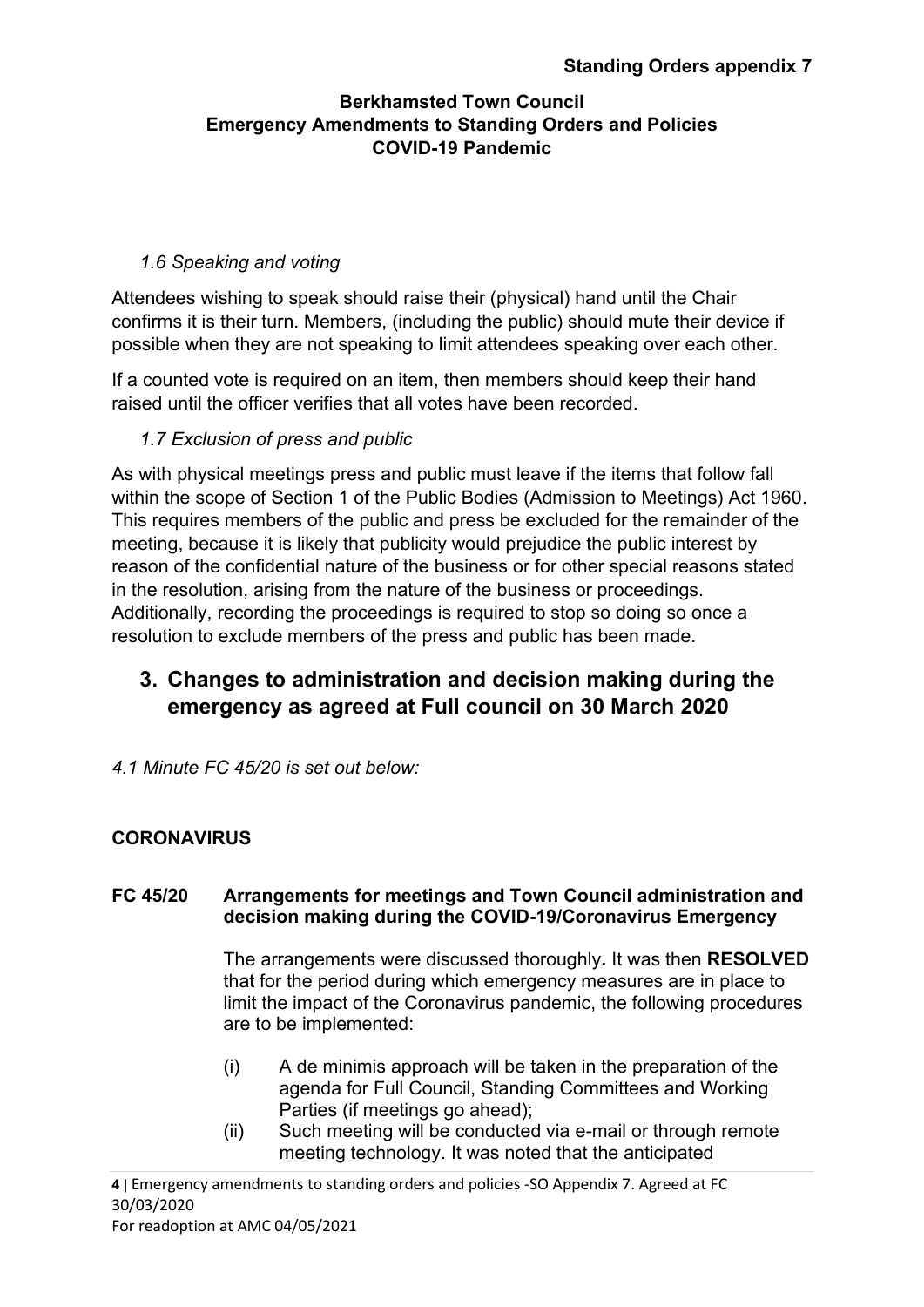government regulations for remote meetings are awaited and advice has been received from NALC regarding meetings;

- (iii) No face to face meetings are to be scheduled;
- (iv) Agenda will be posted on notice boards (if possible) and the website. Each agenda will invite members of the public to e-mail comments to the office for circulation to all councillors in advance of the meeting;
- (v) Minutes will be prepared on the basis of councillor e-mail comments or remote discussions;
- (vi) As per FP 18/20 (ii) arrangements are in place for staff home working as necessary. A new laptop has been ordered. In the light of advice given by the Prime Minister on 23 March 2020, the majority of working will be from home;
- (vii) The Town Clerk will liaise with signatories to ensure that payments are made and is authorised by the Town Council to set up, if possible, payments by direct debit. During cheque signing PPE and social distancing will be employed;
- (viii) Matters that require urgent decision and action will be discussed by the Town Clerk with the Town Mayor and Cllr A Armytage. Following such discussions, the appropriate and agreed action will be taken. All Councillors will be advised by e-mail;
- (ix) Councillors noted that an indication had been given that the deadline for the submissions of the AGAR and accounts would be extended. However, the relevant regulations had still to be enacted. The External Auditors, PKF Littlejohn made the following statement in an e-mail to town and parish clerks dated 24 March:

*"…our instructions for the completion of the 2019/20 AGAR will not be issued until such time as there is more clarity over the implications for smaller authorities.*

*We are in close contact with SAAA and the National Audit Office (NAO) who in turn are in close contact with the Ministry for Housing, Communities and Local Government (MHCLG)…"*

(x) At the time of setting the agenda advice from NALC, HAPTC and HM Government is coming through on a daily basis. Therefore, it is proposed that these measures be reviewed on receipt of future advice and any changes proposed agreed by the Town Clerk, the Town Mayor, Cllr A Armytage and circulated to councillors.

# **4. Grant awards in support of charities, groups and organisations offering community support during the crisis – changes to grant awarding policy for such circumstances agreed at Full Council on 30 March 2020.**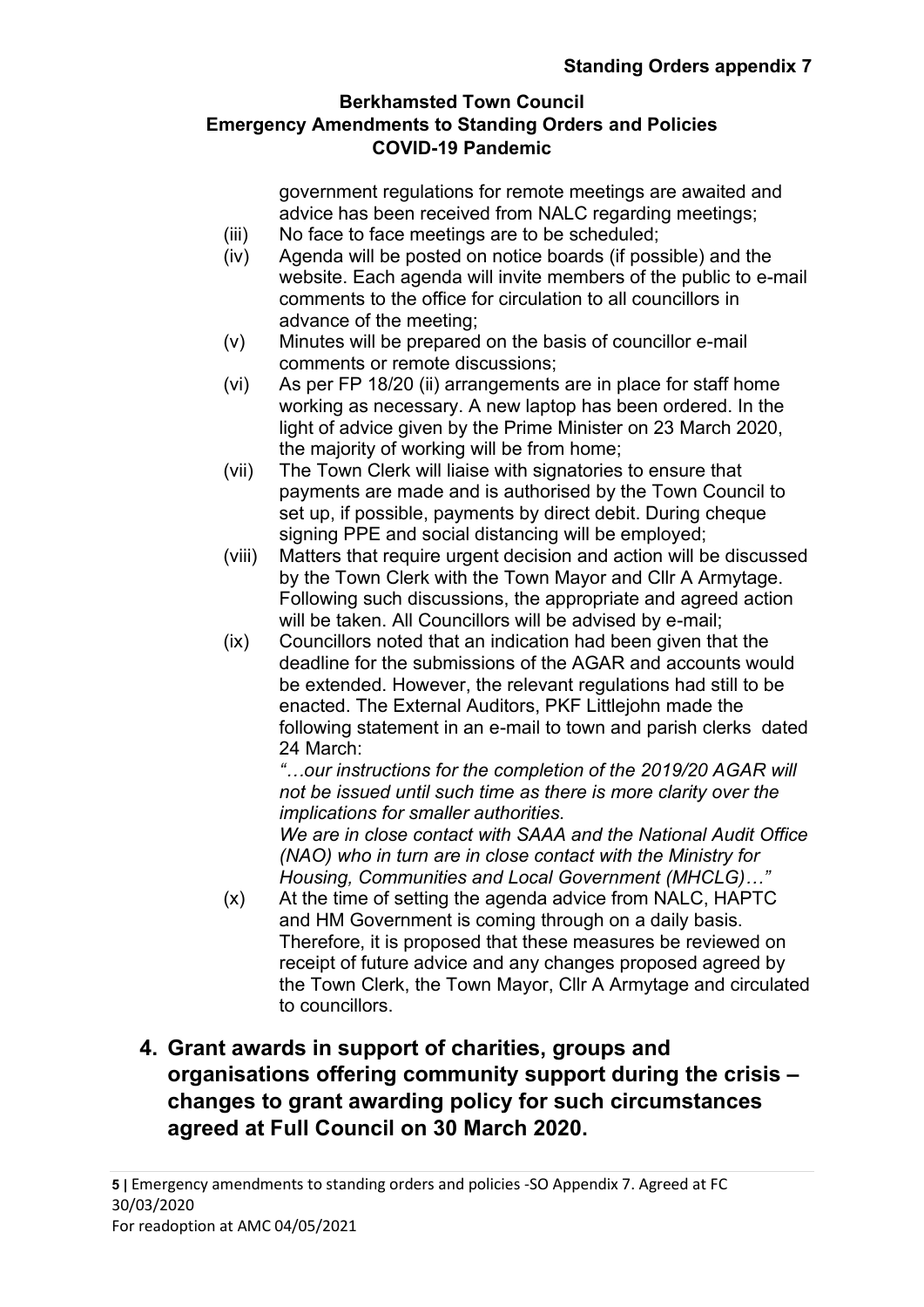#### *5.1 Minute FC 46/20 is set out below:*

**Support for Local Initiatives during coronavirus crisis. Berkhamsted Community Volunteering - Open Door; AgeUK Dacorum, Berkhamsted District Chamber of Commerce and local Facebook group**

(i) It was **noted** that in the last week the Town Clerk has been in discussion with AgeUK Dacorum about the partnership planning that has been taking place to enable volunteers to work together to provide low level needs for people, not just the elderly, affected by self-isolation. Work is still in its early days, but the group is beginning to merge together with members from Open Door, the Berkhamsted Community Facebook Group, Age UK Dacorum and BDCC. A number of people are volunteering but all have to go through a DBS check. A lot of food has been delivered to Open Door for the food bank and the teams are deliberating over what should go into a package. There is also been very good cross communication and people identified who will be allocated a qualified volunteer. There is still a lot of work to be done and a number of unknowns remain, most critically, the total number who will require help;

| Items                                                                    | £     |                      |
|--------------------------------------------------------------------------|-------|----------------------|
| Gloves, PPE, sanitisers ad cleaning<br><b>DBS</b> applications<br>needed | 1,000 | $2,300$ assuming 100 |
| <b>ID Cards and badges</b>                                               | 500   |                      |
| Freezer for Food Bank at Open Door                                       | 500   |                      |
| Printing Stationery and IT                                               | 1,000 |                      |
| Insurance                                                                | 700   |                      |
| Storage containers                                                       | 300   |                      |
| <b>Incidental Expenses</b>                                               | 700   |                      |
|                                                                          |       |                      |
| <b>Total</b>                                                             | 7,000 |                      |
| Contingency 20%                                                          | 1,400 |                      |
| <b>Overall Total</b>                                                     | 8,400 |                      |

(ii) The following is an estimate of costs prepared by the group:

(iii) It was **noted** that Cllr Ian Reay (HCC) has already indicated that he would be willing to contribute £7,000 from his locality budget;

**6 |** Emergency amendments to standing orders and policies -SO Appendix 7. Agreed at FC 30/03/2020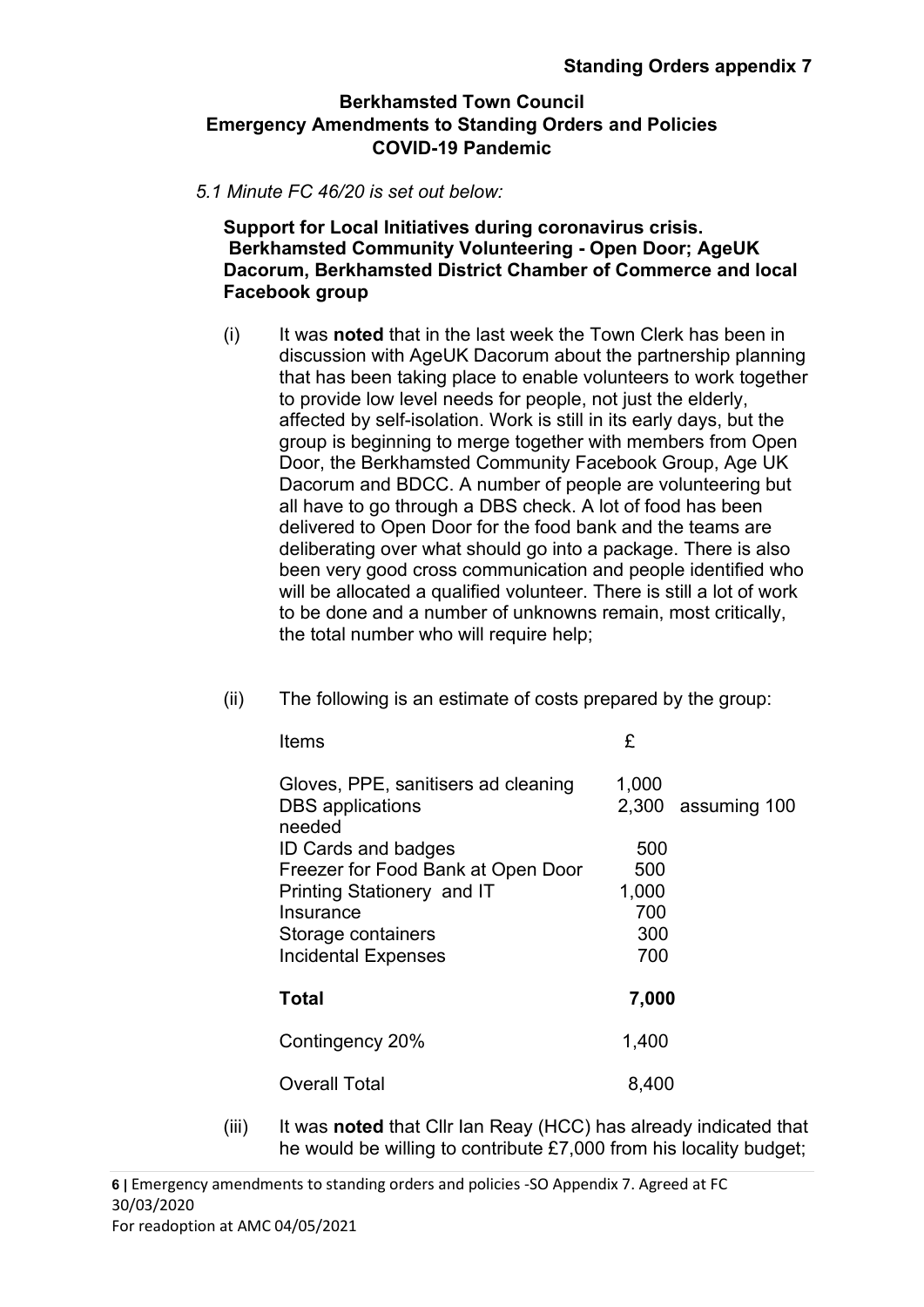- (iv) Following a discussion, it was **RESOLVED** that the Town Council should fund the 20% contingency to be made available as soon as possible (£1,400);
- (v) Councillors then **considered the motion** that the Town Council should, in addition, create a budget of £3,600 that the group can ask to draw from in the future as the situation regarding demand crystallises. Request for funding from this budget would be approved by the Town Clerk in consultation with the Town Mayor and Cllr A Armytage.

Cllr P White put forward an amendment to the above motion and proposed that the Town Council should also create an additional £15,000 budget, to be funded from its reserves, as a provision to support the foodbank project. The funds shall be to fill any shortfall between donations received and demand from local residents, i.e. shall be used to purchase essential food items when donations are insufficient. The funds could be released upon approval by the F&P Committee or Full Council subject to receipt of an operational plan, including potential demand and proposals to meet it, safeguarding procedures and financial oversight procedures. The budget should be released in tranches, as decided by the F & P Committee or Full Council.

During discussion Councillors were very supportive of offering help and the above proposals were carefully considered. The types of foodbank service available were discussed. The organisers had advised the Town Clerk that the criteria for foodbanks generally is that they supply people who cannot afford food. However, there will be older and vulnerable people who do not meet this criteria who will increasingly run out of cash and food. The food bank referred to in (i) and (ii) is to be used for emergencies when a client is unable to access food or daily essentials. This will provide food to ensure older and vulnerable people are not left without food. In parallel a volunteer shopper service is being set up. Councillors also expressed support for earmarking additional funds that could then be requested by community support groups during the crisis, for various activities including food bank provision.

Following a vote (8 for with one abstention) the following was **RESOLVED:**

• As already resolved under FC 46/20 (iv) above the Town Council should fund the 20% contingency to be made available as soon as possible (£1,400) to the local volunteering group via Age UK Dacorum;

**7 |** Emergency amendments to standing orders and policies -SO Appendix 7. Agreed at FC 30/03/2020 For readoption at AMC 04/05/2021